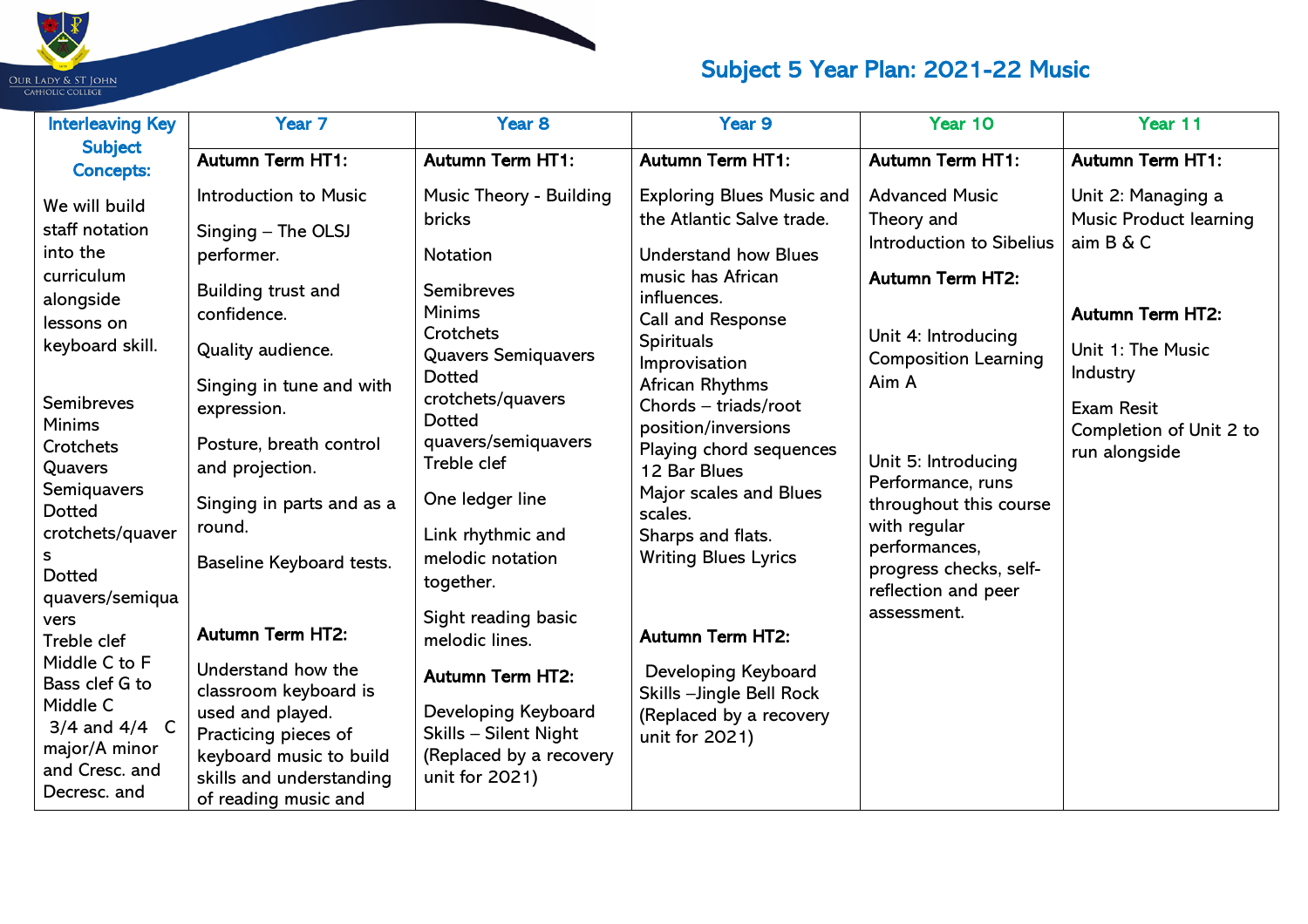

| One ledger line<br>Staccato Legato<br>G major/E minor<br><b>The Elements</b><br>Tonality Major,<br>minor, modal or<br>atonal<br>Texture/Instrume<br>ntation<br>Instruments of<br>the orchestra<br><b>Typical</b><br>band/ensemble<br>set-up<br>Traditional<br>instruments 9<br>Metre/Rhythm/T<br>empo Beats in a<br>bar Duration of<br>notes Use of<br>syncopation<br><b>Speed Pitch</b><br>High/Low | playing an instrument<br>using correct posture,<br>fingering and accuracy of<br>pitch and rhythm.<br>Understand the concept<br>of piano fingering using<br>the numbers 1-5.<br>Find and play "Middle C"<br>on a keyboard.<br>Use supporting keyboard<br>functions such as "Single<br>Finger Chords" when<br>performing left hand<br>parts. | Playing keyboard music<br>to build skills and<br>understanding of<br>reading music and<br>playing an instrument<br>using correct posture,<br>fingering and accuracy<br>of pitch and rhythm.<br>Understand the concept<br>of piano fingering using<br>the numbers 1-5.<br>Find and play "Middle C"<br>on a keyboard.<br>Use supporting<br>keyboard functions such<br>as "Single Finger<br>Chords" when<br>performing left hand<br>parts.<br>Play in time to an<br>accompanying beat.<br>Play full chords in the<br>left hand. | Develop previous<br>keyboard skills. Play a<br>melody in $\frac{3}{4}$ with a focus<br>on legato phrasing.<br>Find and play "Middle C"<br>on a keyboard.<br>Use supporting keyboard<br>functions such as "Single"<br>Finger Chords" when<br>performing left hand<br>parts.<br>Play in time to an<br>accompanying beat.<br>Play full chords in the left<br>hand. |                                                                 |                                    |
|------------------------------------------------------------------------------------------------------------------------------------------------------------------------------------------------------------------------------------------------------------------------------------------------------------------------------------------------------------------------------------------------------|--------------------------------------------------------------------------------------------------------------------------------------------------------------------------------------------------------------------------------------------------------------------------------------------------------------------------------------------|------------------------------------------------------------------------------------------------------------------------------------------------------------------------------------------------------------------------------------------------------------------------------------------------------------------------------------------------------------------------------------------------------------------------------------------------------------------------------------------------------------------------------|-----------------------------------------------------------------------------------------------------------------------------------------------------------------------------------------------------------------------------------------------------------------------------------------------------------------------------------------------------------------|-----------------------------------------------------------------|------------------------------------|
| <b>Harmony Primary</b>                                                                                                                                                                                                                                                                                                                                                                               | <b>Spring Term HT1:</b>                                                                                                                                                                                                                                                                                                                    | Spring Term HT1 &2:                                                                                                                                                                                                                                                                                                                                                                                                                                                                                                          | <b>Spring Term HT1</b>                                                                                                                                                                                                                                                                                                                                          | <b>Spring Term HT1:</b>                                         | <b>Spring Term HT1:</b>            |
| chords<br>Consonant,<br>dissonant and<br>extended<br>harmony                                                                                                                                                                                                                                                                                                                                         | I've Got Rhythm<br>Exploring rhythms used in<br>music from different times<br>and places.                                                                                                                                                                                                                                                  | Off-Beat and<br>Syncopation<br>Exploring the origins of<br>Reggae music from                                                                                                                                                                                                                                                                                                                                                                                                                                                 | <b>Dance Music</b><br>Exploring rhythm, chords<br>and metre in a variety of<br>different types, styles and<br>genres of dance music.                                                                                                                                                                                                                            | Unit 4: Introducing<br><b>Composition Learning</b><br>Aim B & C | Unit 5: Introducing<br>Performance |

 $\mathbf{L}$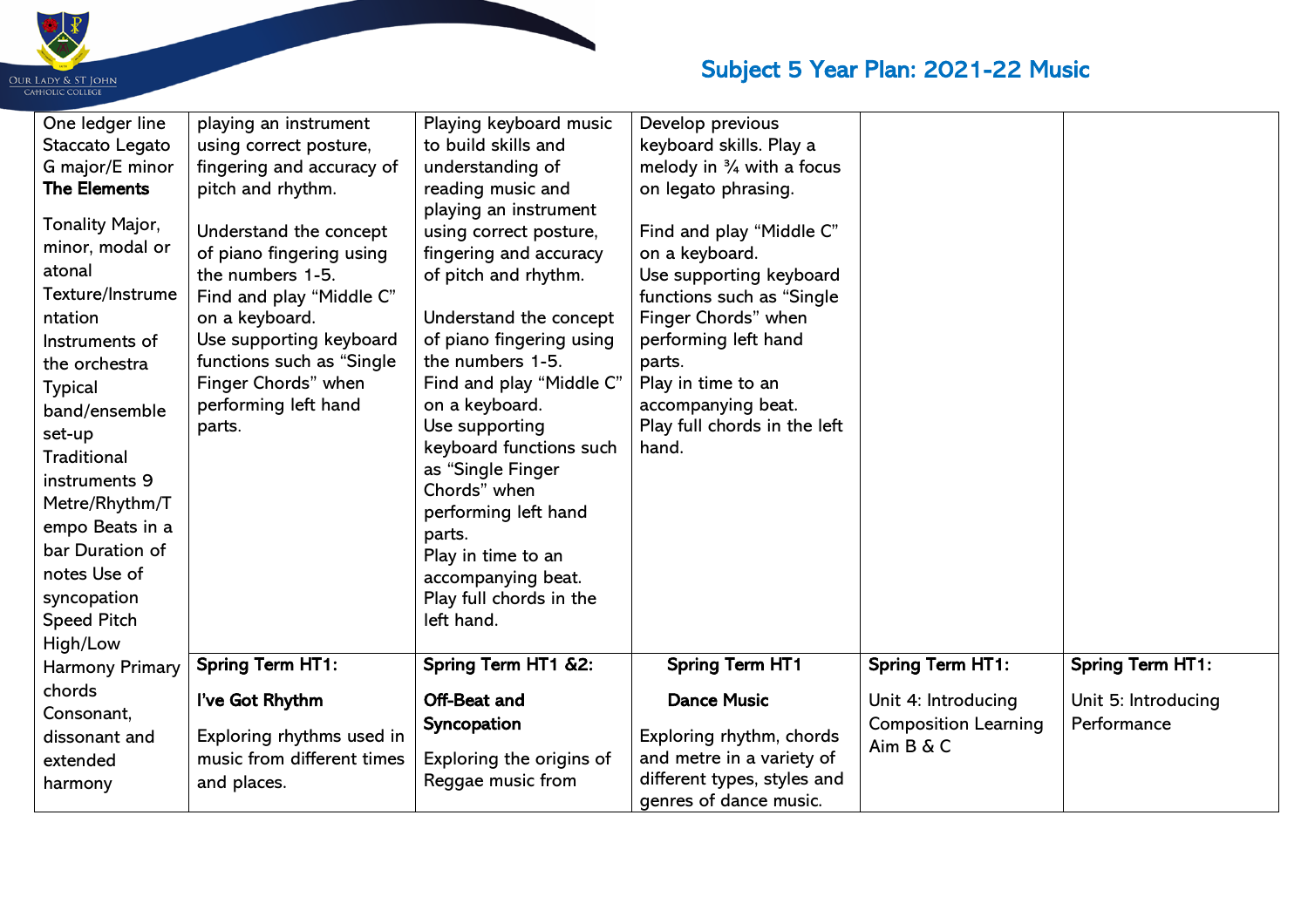

| <b>Dynamics</b>                                                                                                                                                   | Studying recorded and                                                                                                                                                                                                                                                                                     | Mento, Ska and Rock                                                                                                                                                                                                                                                                                                  |                                                                                                                                                                                                                                                                                                                                                                                  | <b>Spring Term HT2:</b> |                                    |
|-------------------------------------------------------------------------------------------------------------------------------------------------------------------|-----------------------------------------------------------------------------------------------------------------------------------------------------------------------------------------------------------------------------------------------------------------------------------------------------------|----------------------------------------------------------------------------------------------------------------------------------------------------------------------------------------------------------------------------------------------------------------------------------------------------------------------|----------------------------------------------------------------------------------------------------------------------------------------------------------------------------------------------------------------------------------------------------------------------------------------------------------------------------------------------------------------------------------|-------------------------|------------------------------------|
| Volume,                                                                                                                                                           | notated rhythms.                                                                                                                                                                                                                                                                                          | <b>Steady</b>                                                                                                                                                                                                                                                                                                        | <b>Exploring the</b>                                                                                                                                                                                                                                                                                                                                                             | Unit 1: The Music       | <b>Spring Term HT2:</b>            |
| articulated using<br>English or Italian<br>words                                                                                                                  | Performing rhythms on<br>different sound sources.                                                                                                                                                                                                                                                         | Exploring the textural<br>elements that make up a<br>Reggae song: bass line                                                                                                                                                                                                                                          | characteristic musical<br>features of dance music                                                                                                                                                                                                                                                                                                                                | Industry                | Unit 5: Introducing<br>Performance |
| The main themes<br>that run through<br>every year are<br>Rhythm and<br>Metre<br>Harmony and<br>Tonality<br>Melody and<br>Texture<br><b>Timbre and</b><br>Dynamics | Improvising rhythms.<br>Pupils will explore pulse,<br>beat, ostinato, cyclic and<br>polyrhythms, note<br>duration and rhythm grid<br>notation.<br><b>Spring Term HT2:</b><br><b>Folk Music</b><br>Pupils will explore the<br>folk music tradition.<br>Instrumentation, harmony<br>and accompaniments, use | riffs, melodic hooks,<br>offbeat chords,<br>syncopated rhythms and<br>the vocal melody line.<br><b>Extending harmonic</b><br>language through<br>constructing chords I, II,<br>IV and V in F Major.<br>Know and understand<br>the importance of the<br>weaker or "offbeats" in<br>reggae music<br>Perform a rhythmic | from different times and<br>places, pupils will<br>understand the important<br>connection between the<br>steps, movement and<br>formation of the dance<br>and how these are inter-<br>related within musical<br>features such as time,<br>metre, rhythms and<br>chords in the music.<br>Composing and<br>promoting a Club Dance<br>track. From simple<br>marches in 2/4 time, to |                         |                                    |
| Structure and<br>Form                                                                                                                                             | of pedal, drones, ostinato<br>and chord patterns,<br>Chords as Triads, Broken<br>Chords, Arpeggios and<br>Alberti Bass patterns. to<br>(root, third, fifth).<br>Studying "The Wellerman"<br>Sea Shanty, pupils sing<br>and perform the melody<br>and add different forms of<br>Musical accompaniment      | backing on the weak or<br>"offbeats"<br>Aurally identify the bass<br>line in reggae music and<br>perform reggae bass<br>lines with support<br>Understand what a riff,<br>or a hook is and how<br>this contributes to the<br>overall texture of reggae<br>music.<br>Perform reggae hooks                              | waltzes in 3/4 time, The<br><b>Baroque Dance Suite to</b><br>Latin Dance: The Tango,<br>from Country and Western<br>music that accompanies<br>American Line Dance to<br>Irish Folk Music used for<br>the Irish Jig and Reel and<br>modern improvised dance<br>music such as Disco and<br>Club Dance.                                                                             |                         |                                    |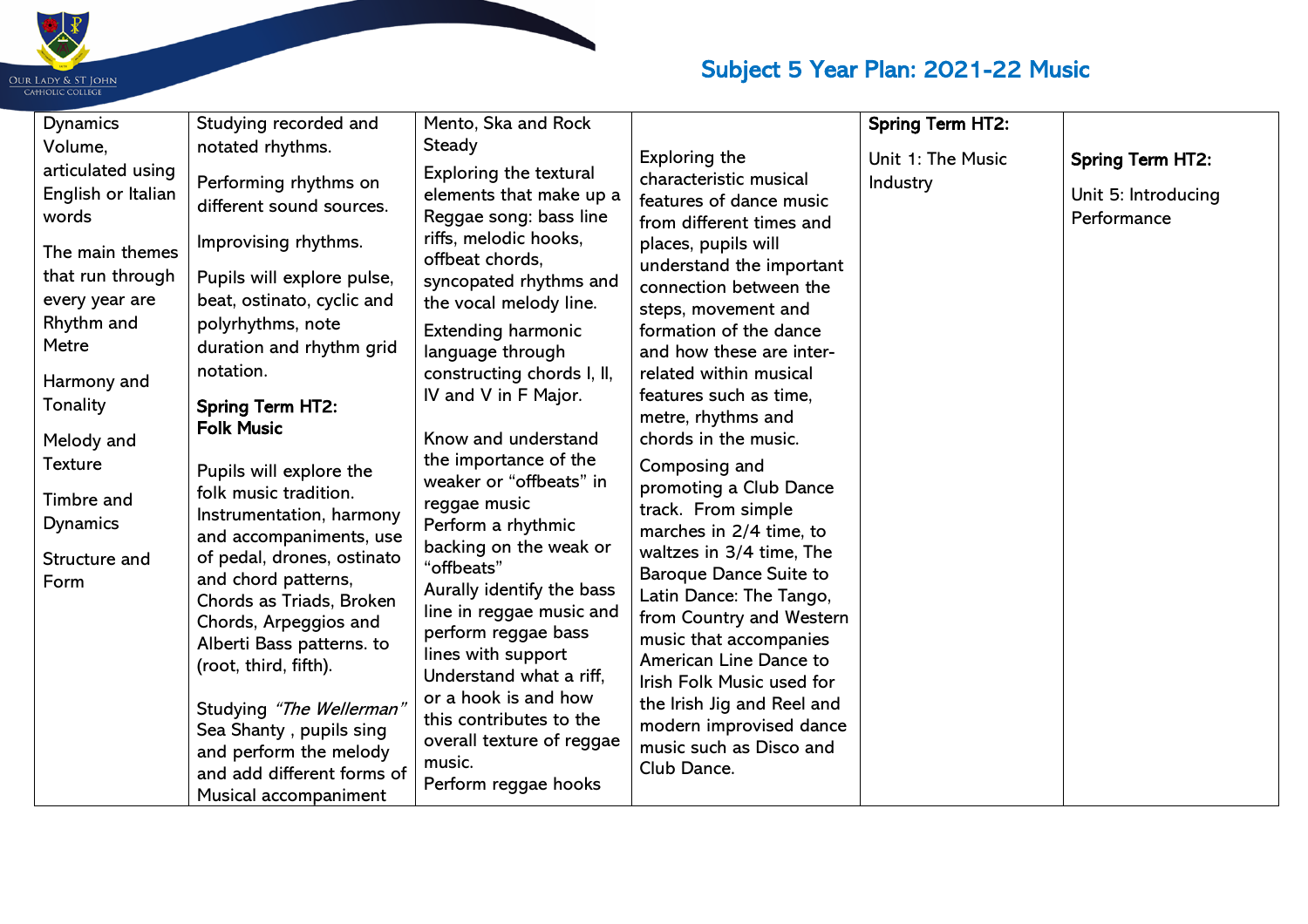

| patterns and a Counter<br>Melody using different<br>intervals before creating<br>their own Musical<br>Arrangement.<br>knowledge of performing<br>Chords in different<br>Accompaniment patterns<br>on either keyboard/piano,<br>guitar or ukulele. | along with a beat<br>Create, rehearse, refine<br>and perform an<br>arrangement of a reggae<br>song with awareness of<br>the different textural<br>layers | The emphasis throughout<br>the unit is on the<br>characteristic rhythms,<br>time signatures and metre<br>(simple and compound<br>time) and use of chords<br>(primary and seventh<br>chords) in a range of<br>dance music from different<br>times and places.                |  |
|---------------------------------------------------------------------------------------------------------------------------------------------------------------------------------------------------------------------------------------------------|----------------------------------------------------------------------------------------------------------------------------------------------------------|-----------------------------------------------------------------------------------------------------------------------------------------------------------------------------------------------------------------------------------------------------------------------------|--|
|                                                                                                                                                                                                                                                   |                                                                                                                                                          | <b>Spring Term HT2:</b>                                                                                                                                                                                                                                                     |  |
|                                                                                                                                                                                                                                                   |                                                                                                                                                          | <b>Music and the Moving</b><br>Image                                                                                                                                                                                                                                        |  |
|                                                                                                                                                                                                                                                   |                                                                                                                                                          | Exploring the purpose of<br>film music.                                                                                                                                                                                                                                     |  |
|                                                                                                                                                                                                                                                   |                                                                                                                                                          | <b>Understanding Leitmotifs</b><br>and how the elements of<br>music can be changed to<br>suit different on-screen<br>situations.<br>Exploring sequencing and<br>motifs, mood and sound<br>effects.<br>Understanding the<br>structure and form of film<br>music composition. |  |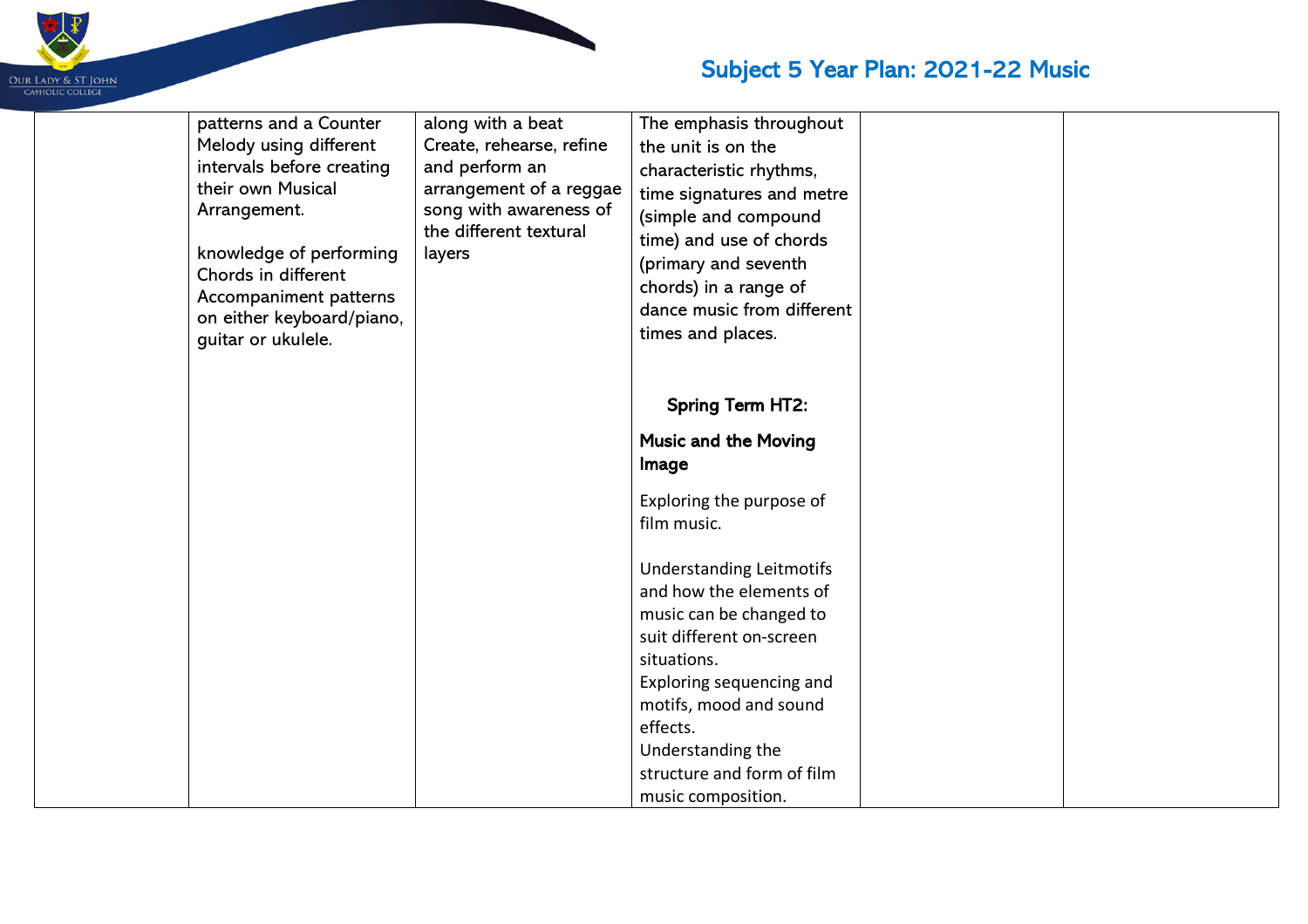

|                                                                                                                                                                                                                                                                                                                                                                                 |                                                                                                                                                                                                                                                                                                                                                                                    | How music can enhance<br>the visual images and<br>dramatic impact of film.<br>How timing is a crucial<br>factor in the composition<br>and performance of music<br>for film.<br>How to create an effective<br>musical narrative for a film<br>scene, using appropriate<br>techniques to create an<br>intended effect.                                                                                            |                                                                                                                                                                                                        |
|---------------------------------------------------------------------------------------------------------------------------------------------------------------------------------------------------------------------------------------------------------------------------------------------------------------------------------------------------------------------------------|------------------------------------------------------------------------------------------------------------------------------------------------------------------------------------------------------------------------------------------------------------------------------------------------------------------------------------------------------------------------------------|-----------------------------------------------------------------------------------------------------------------------------------------------------------------------------------------------------------------------------------------------------------------------------------------------------------------------------------------------------------------------------------------------------------------|--------------------------------------------------------------------------------------------------------------------------------------------------------------------------------------------------------|
| <b>Summer Term HT1:</b><br>Instruments of the<br>Orchestra<br>Peter and the Wolf<br>Benjamin Britten's Young<br>Person's Guide to the<br>Orchestra<br>Identifying musical<br>instruments visually and<br>aurally.<br>Understanding why<br>instruments are grouped<br>into the orchestral<br>families and aurally<br>identifying these.<br>Exploring<br>Timbre<br><b>Texture</b> | <b>Summer Term HT1:</b><br><b>Saharan Sounds</b><br><b>Exploring rhythmic</b><br>musical features and<br>devices used in African<br>music, particularly the<br>African drumming<br>tradition of West Africa.<br>Exploring different<br>African Drum<br>performance techniques<br>and its effect on the<br>timbre.<br>Perform and compose<br>through improvising<br>simple rhythms, | <b>Summer Term HT1:</b><br><b>Samba</b><br><b>Exploring the</b><br>polyrhythmic style of<br>Latin-American Samba.<br>This unit revises and<br>revisits key concepts<br>around rhythm, beat and<br>pulse from pupil's learning<br>including features such as<br>polyrhythms, cyclic<br>rhythms, syncopation,<br>ostinato and call and<br>response.<br>Understand the<br>connection between<br>Samba and carnival | <b>Summer Term HT1:</b><br>Unit 1: The Music<br>Industry<br><b>Summer Term HT2:</b><br>Unit 2: Managing a<br><b>Music Product learning</b><br>aim<br>Research and<br>preparation and<br>learning aim A |

 $\mathbf{L}$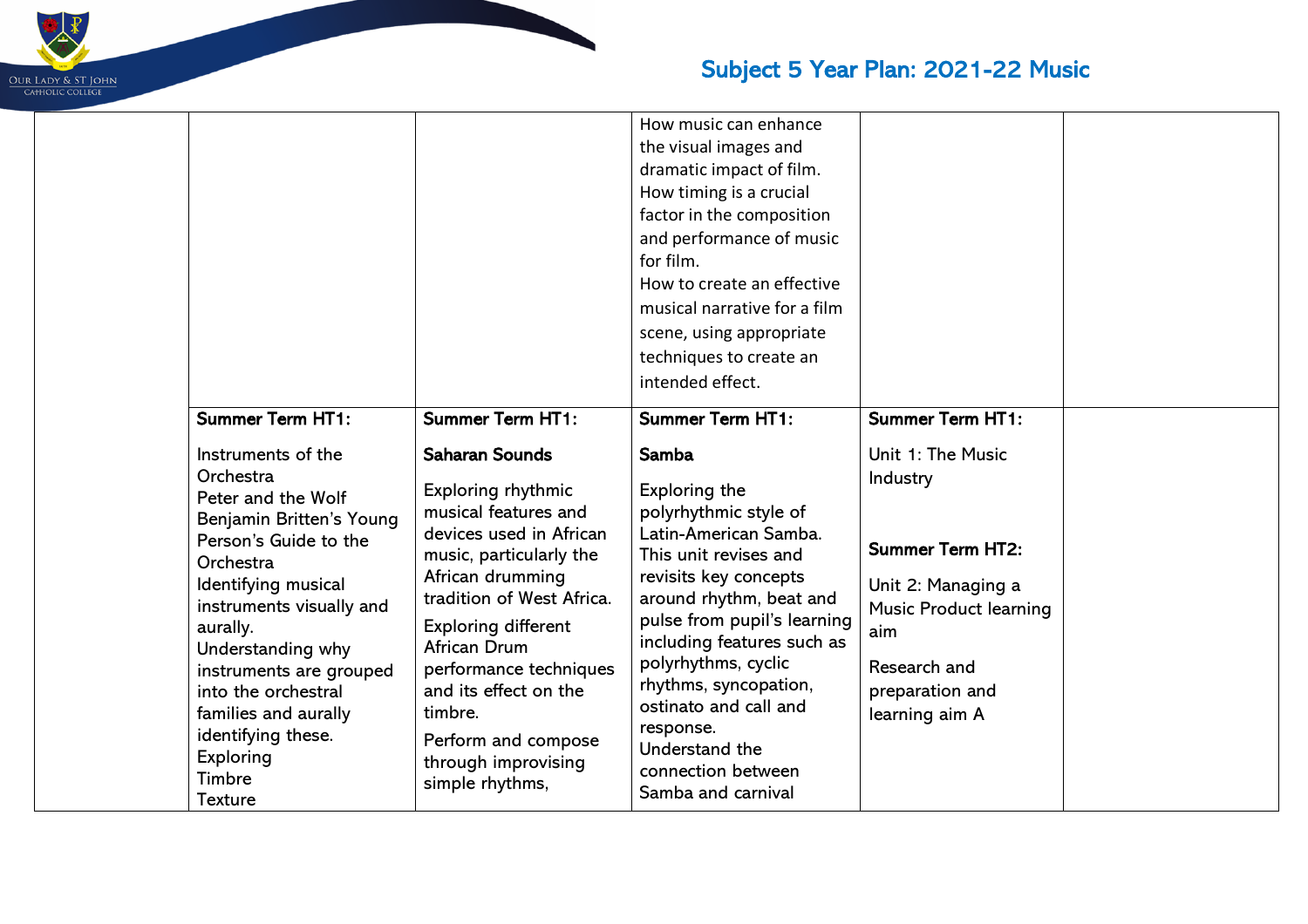

| Instrumentation           | repetition and cyclic      | Understand and use basic  |  |
|---------------------------|----------------------------|---------------------------|--|
| Bands/Orchestra/          | rhythms polyrhythms        | rhythmic features such as |  |
| Ensemble                  | and call and response.     | ostinato and cyclic       |  |
|                           |                            | rhythms when performing   |  |
| Links to notation and     |                            | Samba                     |  |
| reading basic melodic     | <b>Discovering African</b> | Perform basic simple      |  |
| lines.                    | musical instruments and    | rhythmic parts within a   |  |
| Understanding             | the different timbres and  | group percussion          |  |
|                           | sonorities that these      | ensemble e.g. Surdo or    |  |
| programme music and       | produce before             | Shaker parts.             |  |
| leitmotifs.               | combining their learning   | Perform as a large        |  |
| Pupils will recreate      | of cyclic and              | ensemble showing some     |  |
| Prokofief's Peter and the | polyrhythms,               | awareness of other roles  |  |
| Wolf as a class.          | syncopation and call and   | within the group and the  |  |
|                           | response into an           | importance of the         |  |
|                           | African-inspired piece.    | Sambista                  |  |
|                           | Single line rhythm         | Know that the "Groove"    |  |
|                           | notation and note          | section is the 'main'     |  |
|                           | values.                    | recurring part within a   |  |
|                           |                            | piece of Samba            |  |
| <b>Summer Term HT2:</b>   |                            | Create basic rhythmic     |  |
| <b>From and Structure</b> |                            | improvisations within a   |  |
|                           | <b>Summer Term HT2:</b>    | given structure showing   |  |
| Explores "Form and        | <b>Video Game Music</b>    | some sense of effect      |  |
| Structure" in music       |                            | <b>Summer Term HT2:</b>   |  |
| and why Form and          | <b>Exploring Character</b> |                           |  |
| Structure is important.   | Themes (Leitmotifs) in     | <b>Song Writing</b>       |  |
| Through performing,       | computer and video         |                           |  |
| composing,                | game music.                | Exploring poplar songs    |  |
| improvising and           | Programme music, how       | with a focus on hooks and |  |
| listening and             | music creates a sense of   | riffs, popular song       |  |
|                           | time and place.            | structure and the various |  |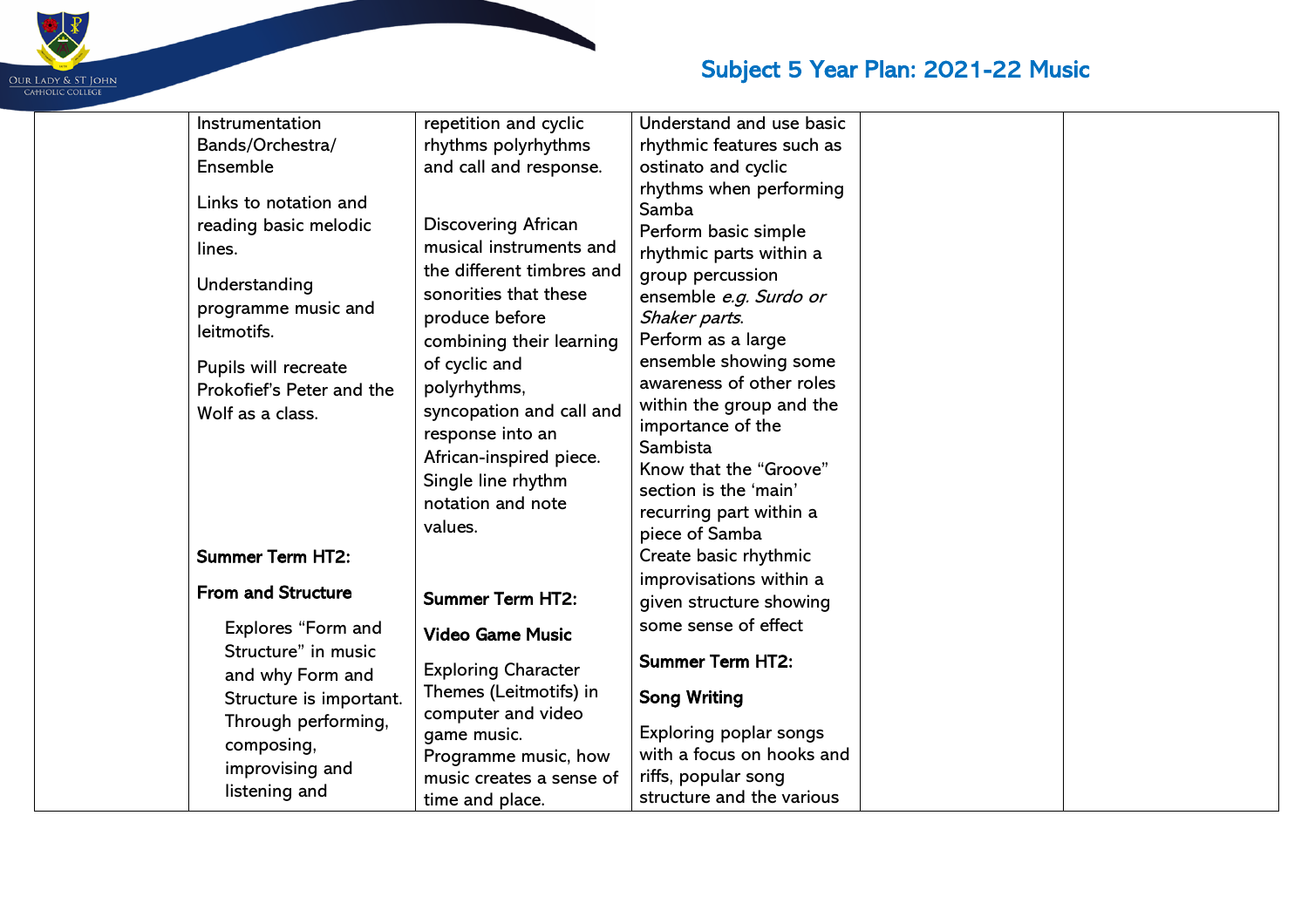

| appraising, pupils then<br>explore four different<br>musical structures:<br><b>Question and Answer</b><br>Phrases, Binary Form,<br>Ternary Form and<br>Rondo Form. | Explore ways in which<br><b>Character Themes can</b><br>be developed.<br>Melody writing looking<br>at jumping bass lines,<br>staccato articulation,<br>chromatic movement<br>and syncopation are<br>included as musical<br>knowledge through<br>composing and<br>performing tasks. | difference<br>components/sections<br>within, Melodic Motion<br>(Conjunct and Disjunct<br>Motion) and Lyrics.<br>Performing simple parts<br>such as basic riffs of well-<br>known songs on their own<br>and in unison.<br>Performing a simple part<br>within a group<br>arrangement of a popular<br>song e.g. a single chorus<br>from a Lead Sheet<br>Use the words "Step" and<br>"Leap" when describing<br>melodic motion.<br>Identify some common<br>instruments used within<br>popular songs.<br>Demonstrate an<br>understanding of Lead<br>Sheets as a form of<br>musical notation following<br>basic lyrics and chords. |  | <b>KS4 National Curriculum</b> |  |
|--------------------------------------------------------------------------------------------------------------------------------------------------------------------|------------------------------------------------------------------------------------------------------------------------------------------------------------------------------------------------------------------------------------------------------------------------------------|-----------------------------------------------------------------------------------------------------------------------------------------------------------------------------------------------------------------------------------------------------------------------------------------------------------------------------------------------------------------------------------------------------------------------------------------------------------------------------------------------------------------------------------------------------------------------------------------------------------------------------|--|--------------------------------|--|
|                                                                                                                                                                    | <b>KS3 National Curriculum</b>                                                                                                                                                                                                                                                     |                                                                                                                                                                                                                                                                                                                                                                                                                                                                                                                                                                                                                             |  |                                |  |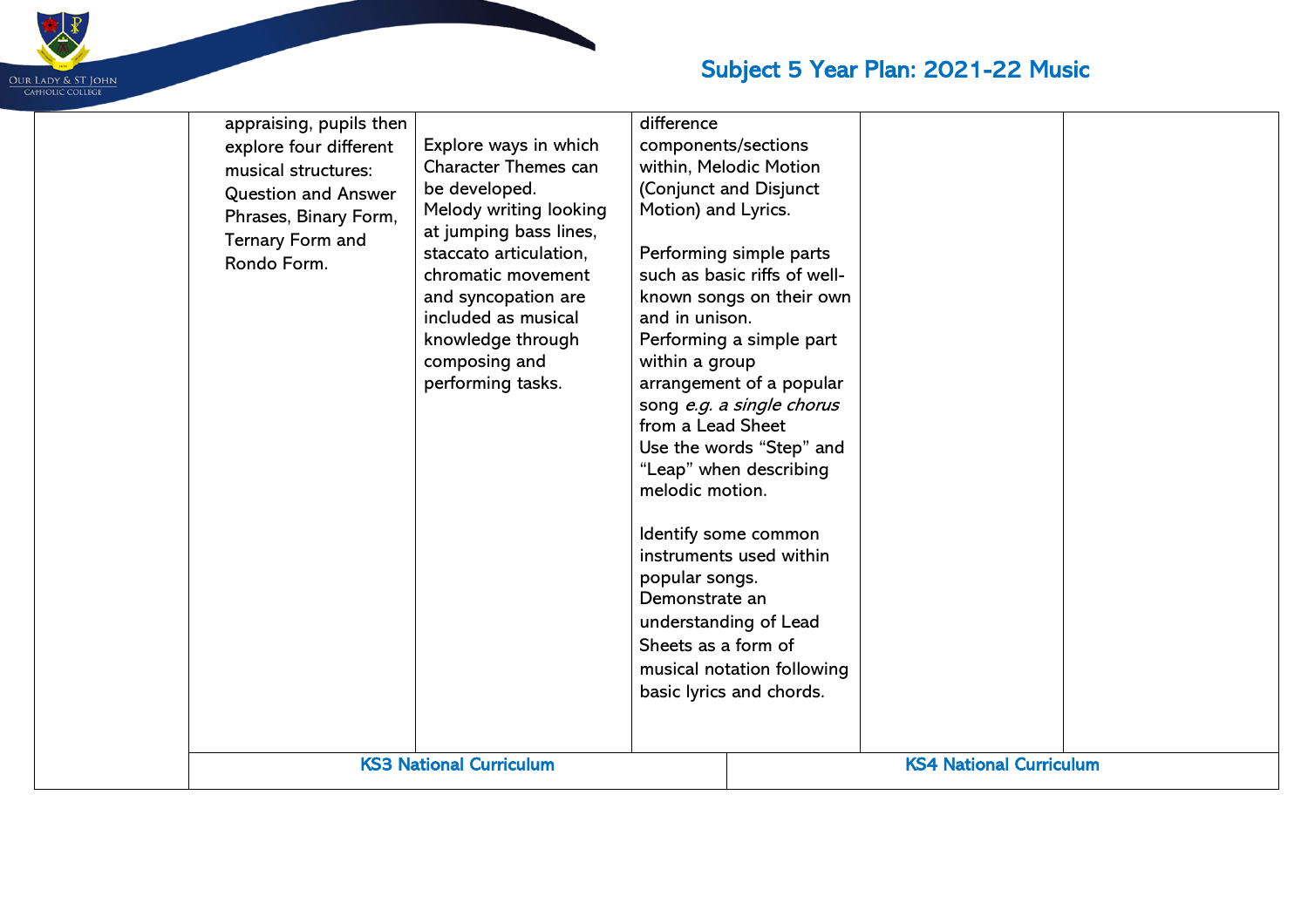# OUR LADY & ST JOHN<br>CAHOLIC COLLEGE

| The national curriculum for music aims to ensure that all pupils:                                                                                                                                                                                                                                                                                                                     | <b>Btec Music Specification</b>                                                                                                                                                                                                                                                                                                     |
|---------------------------------------------------------------------------------------------------------------------------------------------------------------------------------------------------------------------------------------------------------------------------------------------------------------------------------------------------------------------------------------|-------------------------------------------------------------------------------------------------------------------------------------------------------------------------------------------------------------------------------------------------------------------------------------------------------------------------------------|
| $\checkmark$ perform, listen to, review and evaluate music across a<br>range of historical periods, genres, styles and<br>traditions, including the works of the great composers                                                                                                                                                                                                      | Unit 1: Music and the Industry External Exam<br>Learning Aims:                                                                                                                                                                                                                                                                      |
| and musicians.<br>learn to sing and to use their voices, to create and                                                                                                                                                                                                                                                                                                                | A understand different types of organisations that make up the<br>music industry                                                                                                                                                                                                                                                    |
| compose music on their own and with others, have the<br>opportunity to learn a musical instrument, use<br>technology appropriately and have the opportunity to                                                                                                                                                                                                                        | Learners should know about different types of organisations in the<br>music industry and the type of work each undertakes.                                                                                                                                                                                                          |
| progress to the next level of musical excellence.                                                                                                                                                                                                                                                                                                                                     | <b>B</b> understand job roles in the music industry.                                                                                                                                                                                                                                                                                |
| understand and explore how music is created,<br>produced and communicated, including through the<br>inter-related dimensions: pitch, duration, dynamics,<br>tempo, timbre, texture, structure and appropriate<br>musical notations. Attainment targets By the end of<br>key stage 3, pupils are expected to know, apply and<br>understand the matters, skills and processes specified | Job roles from different areas of the music industry and the<br>responsibilities of each role. Who is responsible for what activity,<br>why and how are things done and what are the advantages and<br>disadvantages of relying on individuals for individual services in<br>relation to the key stages of the production timeline. |
| in the programme of study.<br>Music - key stage 3 2 Subject content Key stage 3                                                                                                                                                                                                                                                                                                       | Unit 2: Managing a Music Product                                                                                                                                                                                                                                                                                                    |
| Pupils should build on their previous knowledge and                                                                                                                                                                                                                                                                                                                                   | Learning Aims:                                                                                                                                                                                                                                                                                                                      |
| skills through performing, composing and listening.<br>They should develop their vocal and/or instrumental                                                                                                                                                                                                                                                                            | A plan, develop and deliver a music product                                                                                                                                                                                                                                                                                         |
| fluency, accuracy and expressiveness; and understand<br>musical structures, styles, genres and traditions,<br>identifying the expressive use of musical dimensions.                                                                                                                                                                                                                   | B promote a music product C review the management of a music<br>product.                                                                                                                                                                                                                                                            |
| They should listen with increasing discrimination and                                                                                                                                                                                                                                                                                                                                 | Pupils will work collaboratively with a team of peers to prepare for                                                                                                                                                                                                                                                                |
| awareness to inform their practice as musicians. They<br>should use technologies appropriately and appreciate                                                                                                                                                                                                                                                                         | the production of the work. During the initial stages of the<br>planning process they will need to consider the factors that affect                                                                                                                                                                                                 |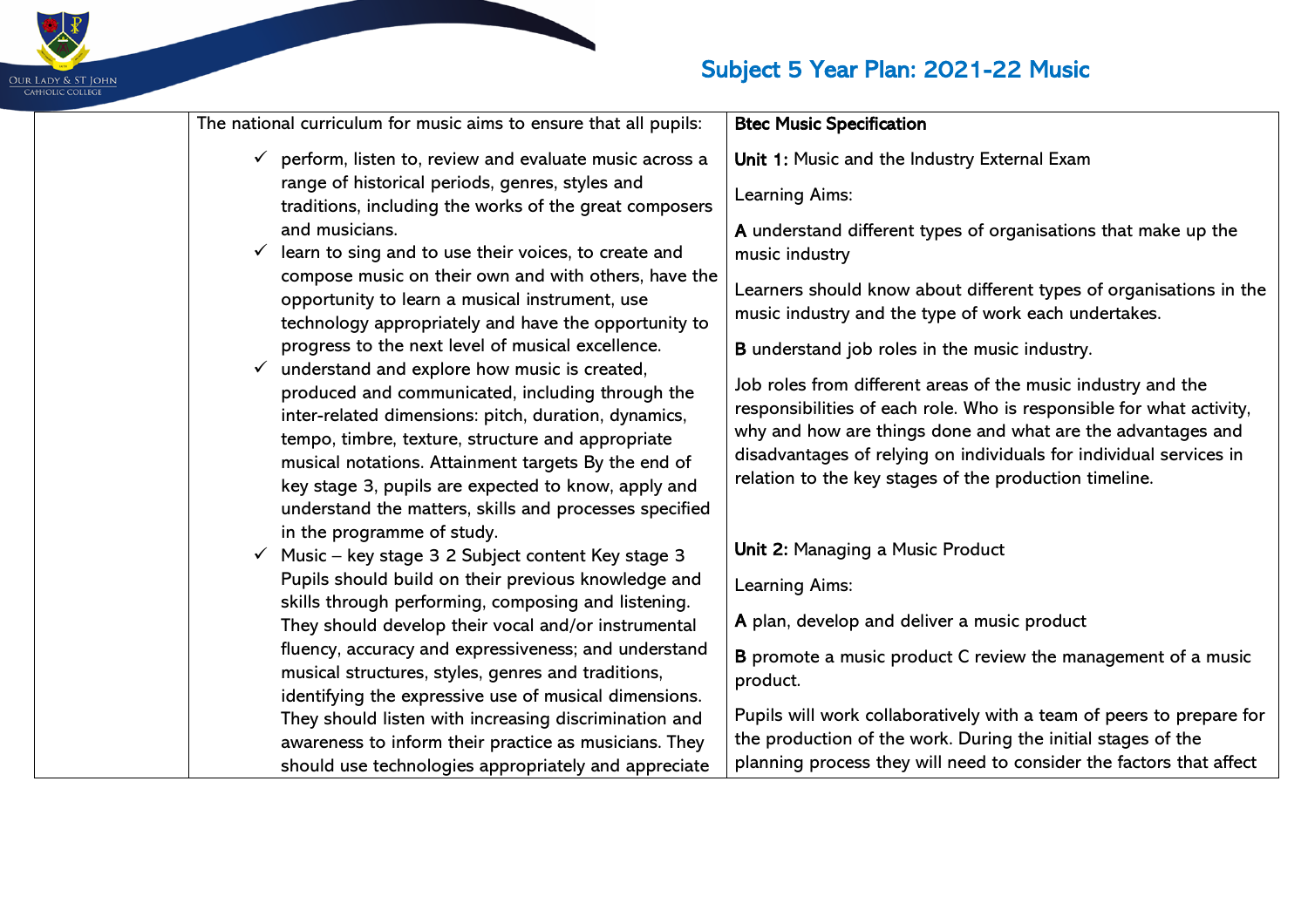| and understand a wide range of musical contexts and<br>styles. Pupils should be taught to:                                                                                                                     | the nature of the recording or online product as well as technical<br>and logistical requirements and constraints                                                                                   |
|----------------------------------------------------------------------------------------------------------------------------------------------------------------------------------------------------------------|-----------------------------------------------------------------------------------------------------------------------------------------------------------------------------------------------------|
| $\checkmark$ play and perform confidently in a range of solo and<br>ensemble contexts using their voice, playing                                                                                               | Unit 4: Introducing Composition                                                                                                                                                                     |
| instruments musically, fluently and with accuracy and<br>expression                                                                                                                                            | Learning Aims:                                                                                                                                                                                      |
| $\checkmark$ improvise and compose; and extend and develop                                                                                                                                                     | A explore creative stimuli to meet a brief                                                                                                                                                          |
| musical ideas by drawing on a range of musical<br>structures, styles, genres and traditions                                                                                                                    | B develop, extend and shape music for performances C present<br>compositions appropriately.                                                                                                         |
| $\checkmark$ use staff and other relevant notations appropriately<br>and accurately in a range of musical styles, genres and<br>traditions                                                                     | Pupils will develop a portfolio of ideas, some of which will be<br>developed, and one of which will be completed. They will discover<br>a range of compositional techniques and produce contrasting |
| $\checkmark$ identify and use the inter-related dimensions of music<br>expressively and with increasing sophistication,<br>including use of tonalities, different types of scales<br>and other musical devices | musical ideas to develop their compositional expertise. They will<br>be introduced to ways to extend, develop and shape music that<br>suits different situations.                                   |
| listen with increasing discrimination to a wide range of<br>$\checkmark$<br>music from great composers and musicians<br>$\checkmark$ develop a deepening understanding of the music that                       | Pupils will be encouraged to find their own creative routes through<br>the compositional process and ultimately begin to develop their<br>own creative voice.                                       |
| they perform and to which they listen, and its history                                                                                                                                                         | Unit 5: Introducing Performance                                                                                                                                                                     |
|                                                                                                                                                                                                                | Learning Aims:                                                                                                                                                                                      |
|                                                                                                                                                                                                                | A develop your music performance skills and review your own<br>practice                                                                                                                             |
|                                                                                                                                                                                                                | <b>B</b> use your music performance skills within rehearsal and<br>performance.                                                                                                                     |
|                                                                                                                                                                                                                | Musicians need to be able to perform both confidently and<br>accurately to an audience with a level of expression and                                                                               |